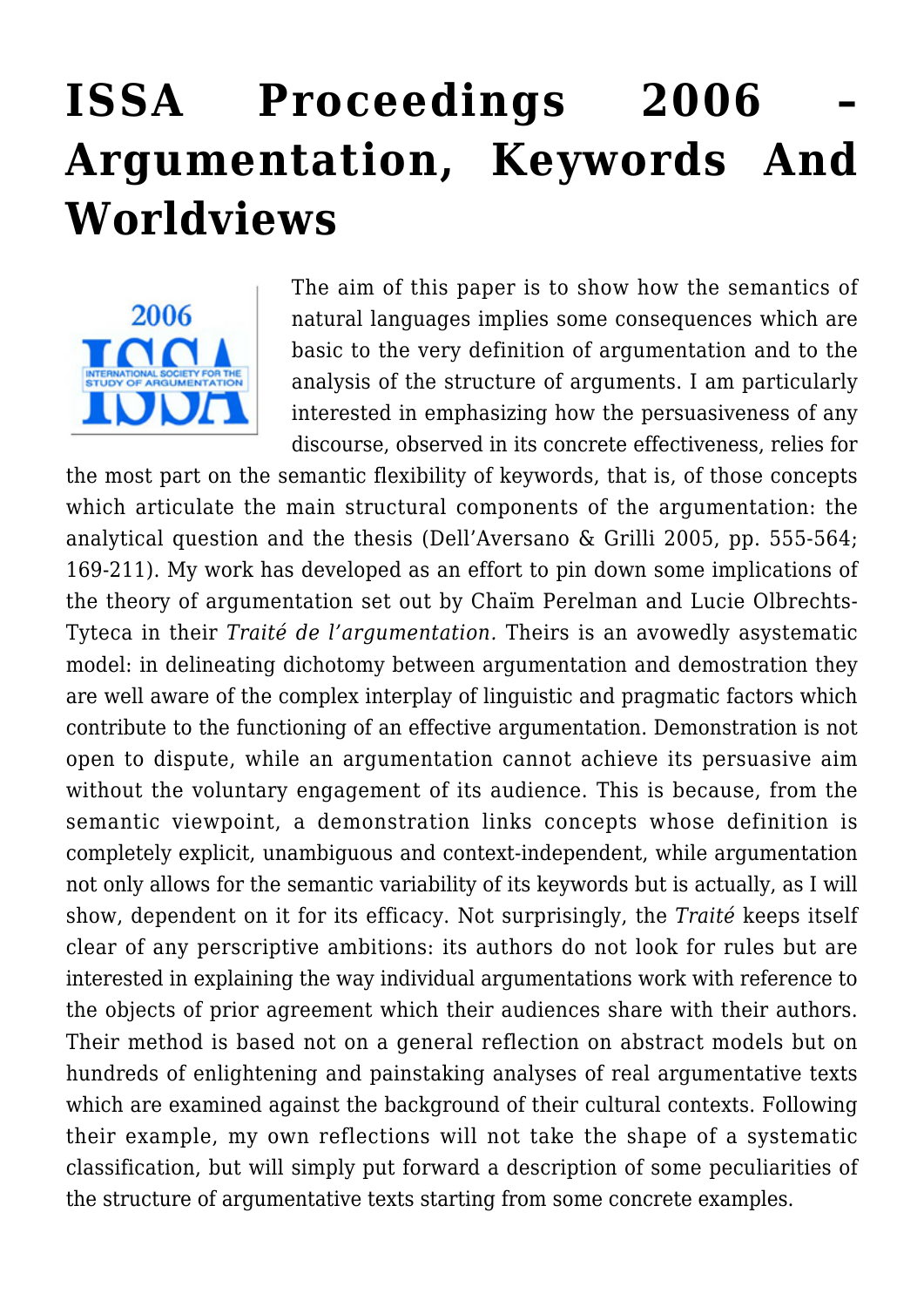The most important theoretical element which I derive from the *Traité de l'argumentation* is the notion of prior agreement. As the *Traité* repeatedly emphasizes (Perelman & Olbrechts-Tyteca 1958, pp. 65-66), no argumentation is possible unless the speaker be able to rely on some shared foundation on which he can build his relationship with the audience. More specifically, this notion can be used to define an effective argumentation as a discourse which modifies the boundaries of the prior agreement by extending them: the result of an effective argumentation is that an element which was external to those boundaries (the thesis which the speaker upholds) will eventually be included within them, as a part of the notions speaker and audience share.

As a first step towards a better definition of the role of keywords in argumentative dynamics it will be useful to introduce a distinction according to where keywords are situated in relation to the *boundaries* of the prior agreement connecting the speaker to the argumentative community before which he is arguing. Keywords may accordingly be divided into *conventional* and *original concepts*: the first category will include all concepts which, because they belong to the vocabulary the speaker shares with his audience, can be used to refer in a recognizable way to any element included within the boundaries of the prior agreement. The category of original concepts includes concepts which are absent from that shared vocabulary, and which are therefore not included among the objects of prior agreement, and cannot be assimilated to them. This distinction can be made clearer by quoting an example from a historical monograph by Philippe Ariès:

In medieval society the feel for childhood did not exist; which does not mean that children were neglected, abandoned or despised. The feel for childhood is not identical with the affection for childhood: it entails the awareness of the peculiarities of childhood, peculiarities which essentially distinguish children from adults, however young. This awareness did not exist. Accordingly, as soon as children were able to survive without the constant care of their mothers or nannies, they belonged to adult society and were no longer distinct from it. This adult society often appears childish to us: this is no doubt a consequence of its mental age, but also of its biological age, because it was in part composed of children and youngsters. The language did not give the word "child" the specific sense I now attribute to it: "child" was the equivalent of our "boy". This indeterminacy with respect to age extended to the whole of social activity: games, trades, weapons. There is no collective representation where children, younger or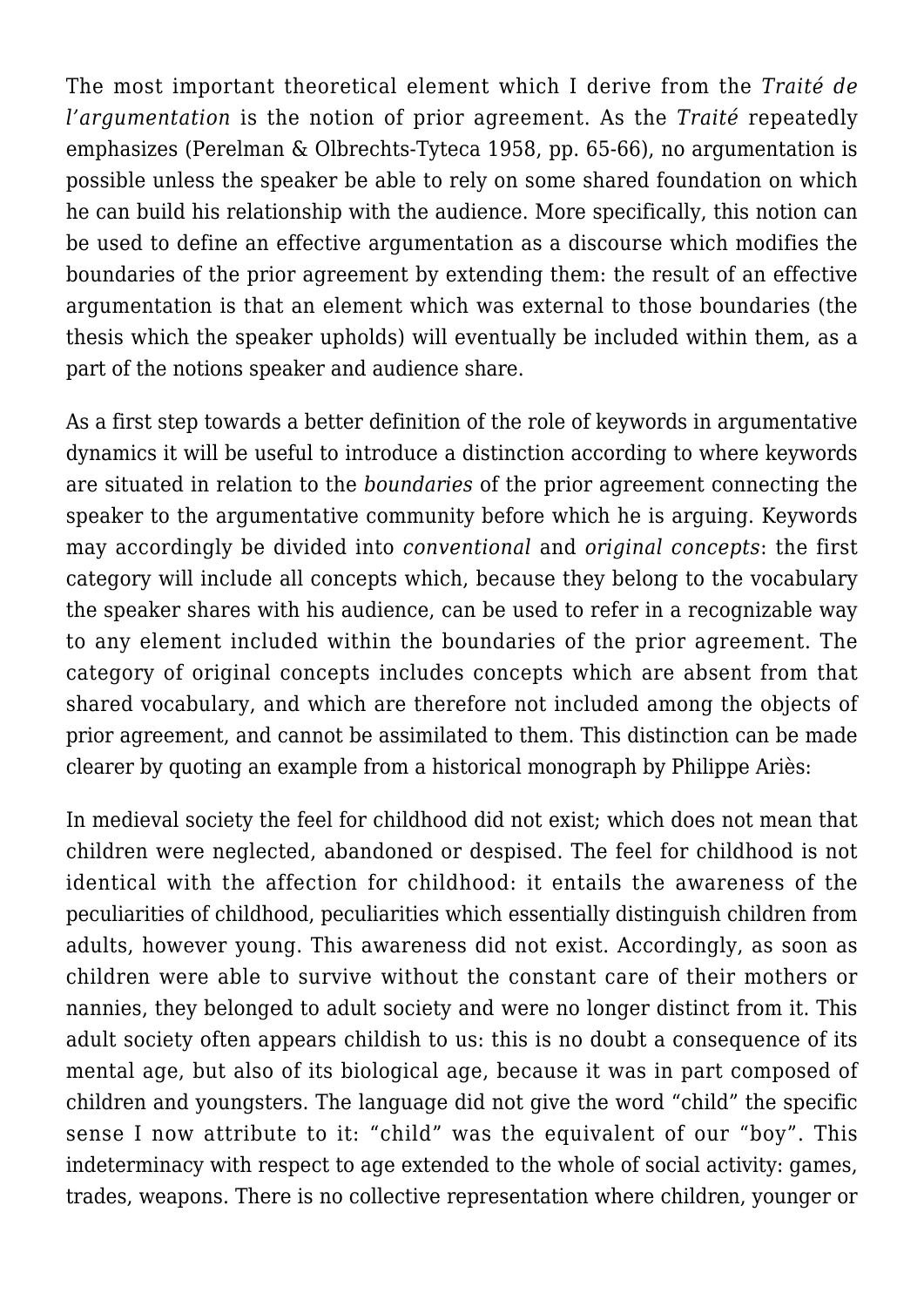older, do not have their place, huddled, sometimes, two at a time, in the trousse which hangs from the women's neck, or portrayed while they urinate in a corner, or while they play their part in a traditional pageant; as apprentices in shops, as pages waiting on knights and so on.(Ariès 1962, p. 145)

The thesis of this excerpt, as it appears in the text is, "In medieval society the feel for childhood did not exist". This statement can easily be reduced to the predicative structure which is normal for a thesis by outlining it as: (I) Medieval society (II) is (III) without feel for childhood

The origin and relevance of this thesis are only too clear: the author of the text is a specialist of the social history of the European Middle Ages; not surprisingly, his object of enquiry is directly connected with that historical period and, more specifically, with the abstract entity commonly referred to as "society". The keyword "medieval society" is therefore not specific to the speaker's argumentation but derives from the disciplinary framework to which the text refers to, and connects it to a well-structured enviroment of shared notions and codified issues. Thanks to its use, shared by the community of specialists, the thesis of the speaker can be correctly framed as the statement of a new element which aims to refer to, and to pinpoint more exactly the meaning of, an existing and familiar entity, even though this entity (like any word belonging to a natural language) is not known through an exhaustive analytical definition of its properties. A complex and unmanageable mass of facts, data, phenomena of various kinds (economic, political, social, anthropological, religious…) which came about in various places and during a time embracing several centuries of the common era (from the fourth to the fifteenth), has been labeled by an already standard convention as "medieval society". The task of knowing, understanding and describing synthetically this huge mass of objects can therefore be transformed by the discipline we call historiography into the much simpler one of understanding the specific traits of the concept "medieval society".

The very existence of this sort of keywords may appear to be an oversimplification, but it is a necessary prerequisite to the formulation of reasonable discourses in all disciplines: without such generalizing categories our thought would disperse in the painstaking enumeration of an infinite variety of individual phenomena among which it would be very difficult to discern any link.

The case of the other keyword is very different. Unlike "medieval society" "feel for childhood" is not a current term in the disciplinary vocabulary of medieval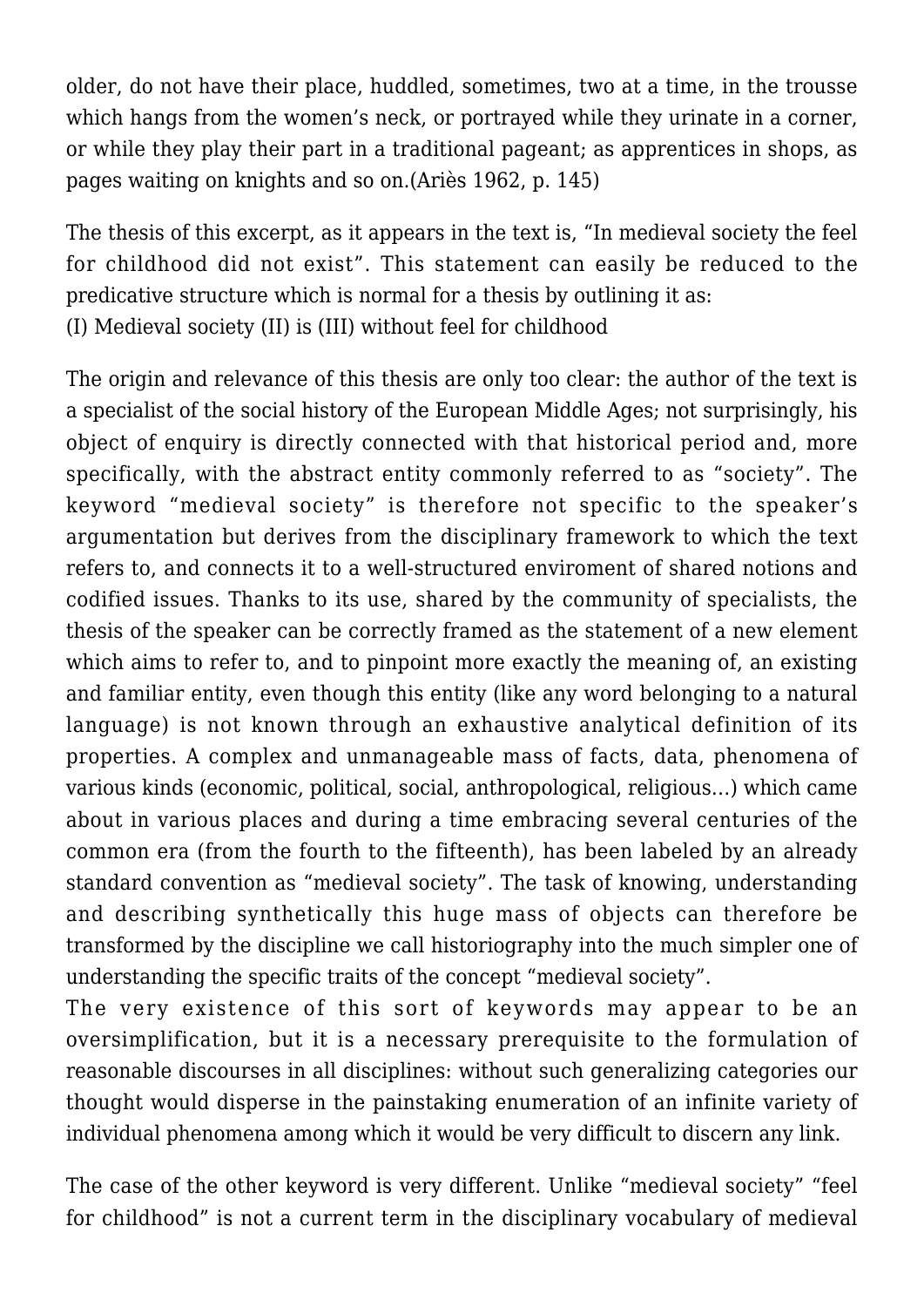history. Of course Ariès did not invent the words "feel" and "childhood"; however he does not assume the resulting term to be universally and immediately intelligible: this is shown by the fact that he feels himself compelled to explain its precise meaning, by opposing it to an apparently contiguous concept, "affection for childhood". The very precision and caution with which this second keyword is introduced are enough to confirm both its novelty and its crucial importance for the whole discourse. In order to define this new conceptual category the speaker used words which are commonly used in contemporary language, but bended them to express a meaning which does not belong in a commonly accepted inventory of shared notions.

Logically and semantically original and conventional concepts are not separated by an intrinsic qualitative difference. Their distinction is only perceptible with reference to a frame of reference, that is, to the boundaries of the prior agreement between speaker and audience: conventional concepts are currently used in a given argumentative community and are no longer problematized; this makes it possible to use them to introduce new and ever more precise original concepts, which in their turn will be discussed and refined, and will maybe eventually become part of the shared store of concepts of a disciplinary community, or which will maybe always remain outside the boundaries of the prior agreement and never become conventional concepts. The reception of Ariès' books about medieval history leads us to believe that the concept of "feel for childhood" may well have become, or be on its way to becoming, a conventional concept, used as a reference point for the formulation of more and more novel and more and more refined theses.

With reference to this distinction we may now attempt to delineate the role of keywords in the definition and transformation of worldviews, that is of the different sets of objects of agreement of different argumentative communities. One assumption of my work is that a worldview may be modeled as a set of concepts and propositions. From this set every speaker derives the keywords of his argumentations, that is his conventional concepts, and with reference to this set original concepts are defined.

The semantic modifications operated on a common store of concepts (by the introduction of new concepts or by variation on existing ones) are the ultimate way in which a given worldview turns into a different one. For instance, if our worldview includes the Copernican model of the solar system, and is therefore different from the worldview of Copernicus' times, it is ultimately only because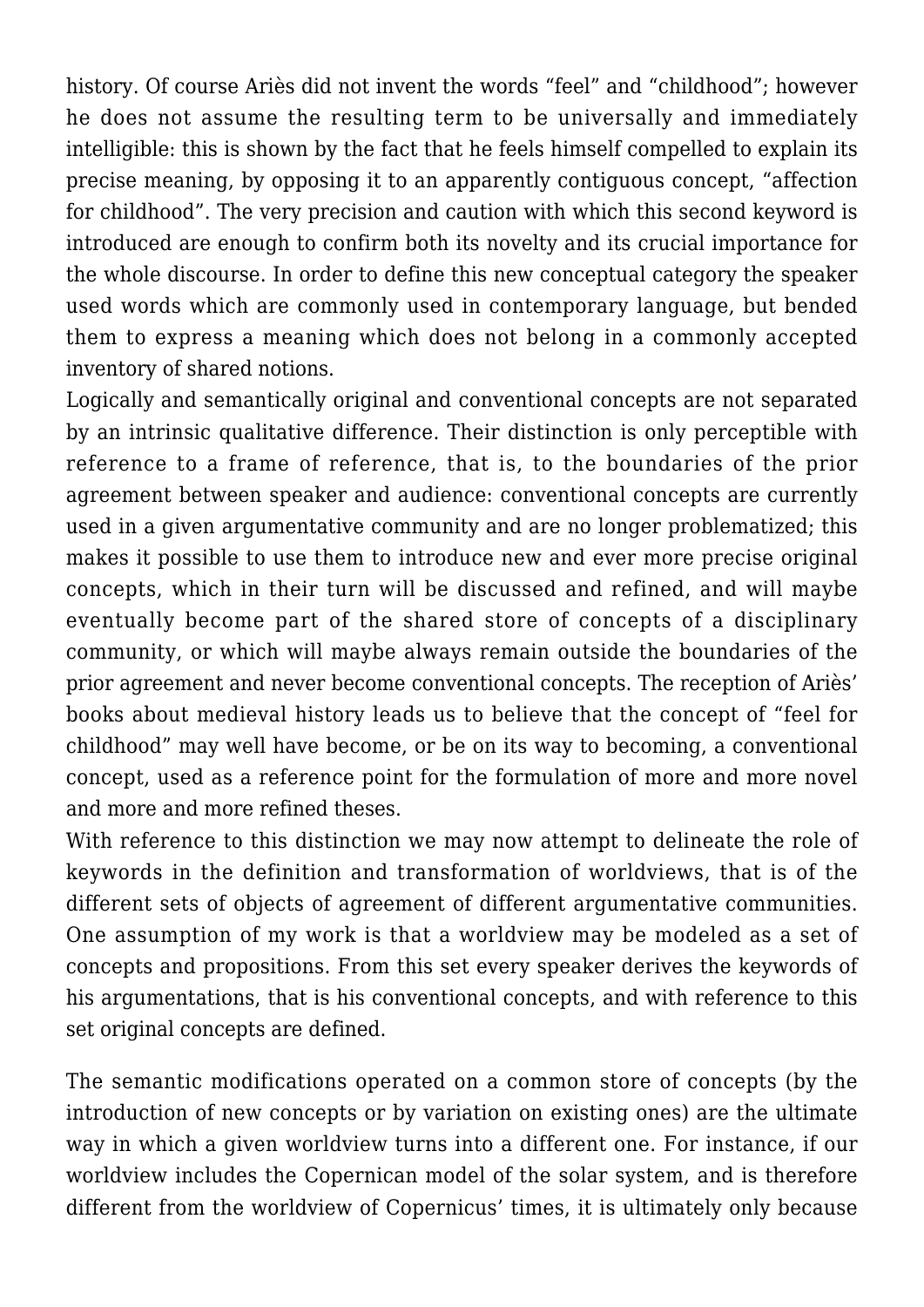the keyword "heliocentrism", which started out as a highly problematical original concept, over the centuries became (together with several other original concepts) a conventional concept, contributing to the definition of the framework of normalcy and reasonableness which our reflections and argumentations inevitably start out from.

Within the framework of argumentation theory I believe that two main mechanisms of semantic transformation may be singled out: updating and resemantization. They are closely connected, and only differ because of the different path followed by the discourse in the definition of the new keyword. Updating is intimately and necessarily connected to the predicative structure of theses; in this case the semantic transformation is triggered by the very functioning of the predicative proposition which, without apparently taking issue with the base meaning of the subject of the proposition, updates it through a subtle variation just as it introduces new specific elements through the predicate: if we go back to the previous example, our idea of medieval society, which before Ariès' argumentation did not contain the notion "lacking the feel for childhood" after the persuasive action of his argumentation will end up being different, insofar as its meaning will have been updated in the sense suggested by predicative part of the thesis. The transformation of knowledge which follows from any successful argumentation is thus revealed to be dependent on the semantic updating of conventional concepts; this highlights the fundamental contribution of argumentation to the ongoing process of change in which worldviews are involved: by slow additions and small alterations, the meaning of the keywords we are used to employing shifts, and ultimately changes. Little by little all these changes add up, and transform the words we use, the ideas they express, and ultimately the very world we live in.

In addition to semantic updating, which is a consequence of the predicative structure of argumentative texts, the meaning of keywords changes through a process of resemantization, which plays a major role in argumentative dynamics. Its exact functioning and its role in argumentative structure can be illustrated by another example, drawn from a paper by the great computer science theorist Donald Knuth:

The title of my talk this morning is *Theory and Practice* […]. Both of these English words come from the Greek language, and their root meanings are instructive. [...] The Greek gewrei'n means seeing or viewing, while pravssein means doing,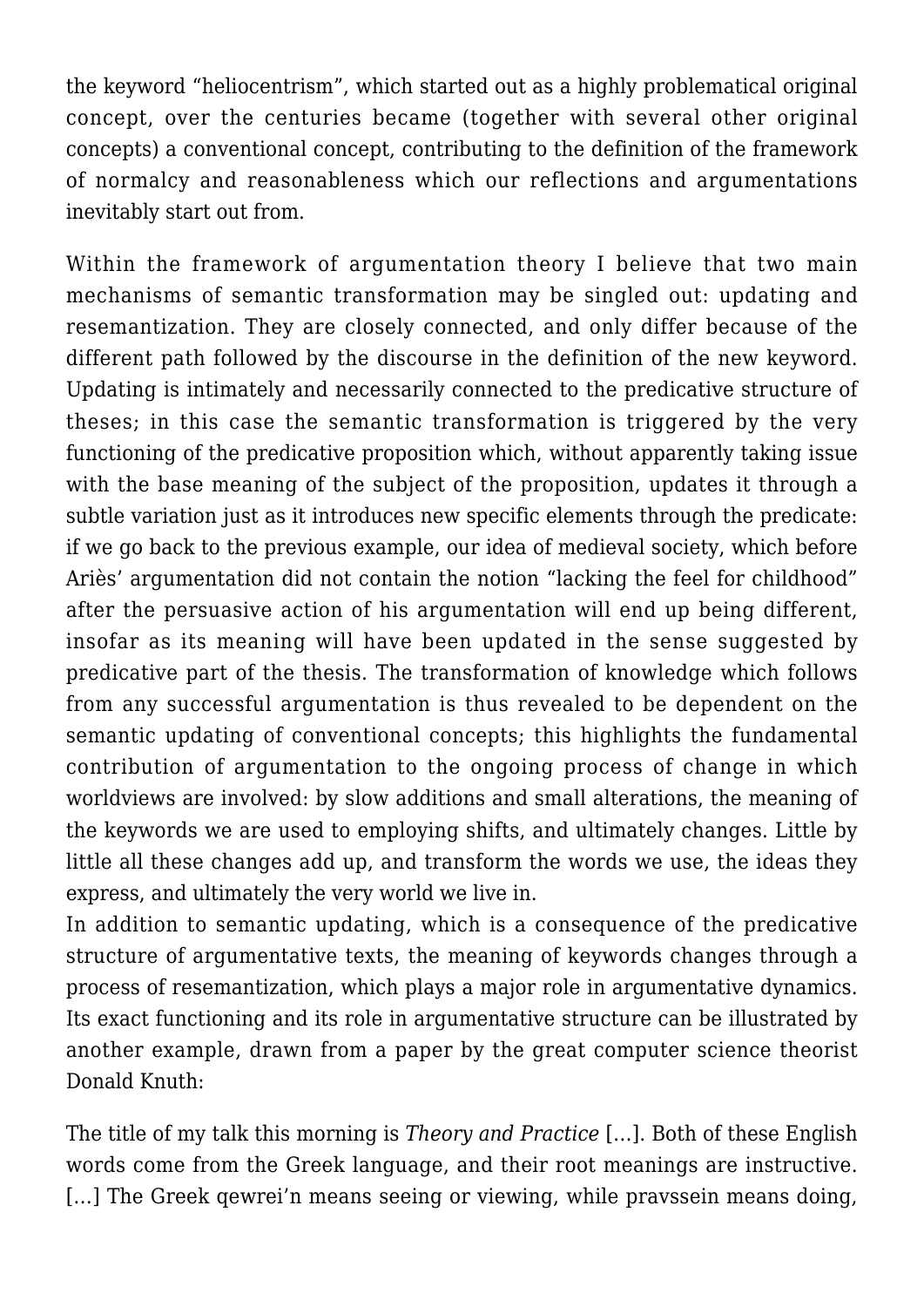performing. The English word 'and' has several meanings, one of which corresponds to the mathematical notion of 'plus'. When many people talk about theory and practice, they are thinking about the sum of two disjoint things. In a similar way, when we refer to 'apples and oranges', we're talking about two separate kinds of fruit. But I wish to use a stronger meaning of the word 'and', namely the logician's notion of 'both and', which corresponds to the intersection of sets rather than a sum. The main point I want to emphasize this morning is that both theory and practice can and should be present simultaneously. Theory and practice are not mutually exclusive; they are intimately connected. They live together and support each other.

This has always been the main credo of my professional life. I have always tried to develop theories that shed light on the practical things I do, and I've always tried to do a variety of practical things so that I have a better chance of discovering rich and interesting theories. It seems to me that my chosen field, computer science – information processing – is a field where theory and practice come together more than in any other discipline, because of the nature of computing machines (Knuth 1991, pp. 1-2).

The crucial part of Knuth's analysis of his title does not deal with either "theory" or "practice", which are conventional concepts, but aims to transform a concept which starts out as conventional, the conjunction "and" into an original one. As shown by the first paragraph of the example, the speaker states his thesis by analyzing the keyword "and" in such a way as to draw out an idea of conjunction which goes beyond the mere juxtaposition of independent factors. The semantics of the word "and", which is structured, like that of any other word, as a series of distinct, more or less contiguous and overlapping, meanings, gives the speaker the opportunity to transform a statement ("Theory and practice" in its first meaning: "there exist two distinct realities called theory and practice") into a statement which has the same form ("Theory and practice") but whose meaning is: "There must exist an intellectual experience which is defined as the intersection of two concepts normally considered to be separate such as theory and practice." Semantic transformation is the deepest core of argumentative dynamics; in this case we can observe another very important feature of its functioning, which we consider to be one of the main objects of this communication: the argumentative effectivenes of a thesis is increased by the possibility to operate a transformation which acts on the meaning of the keywords while keeping their form intact. It is as though Knuth's thesis were so much more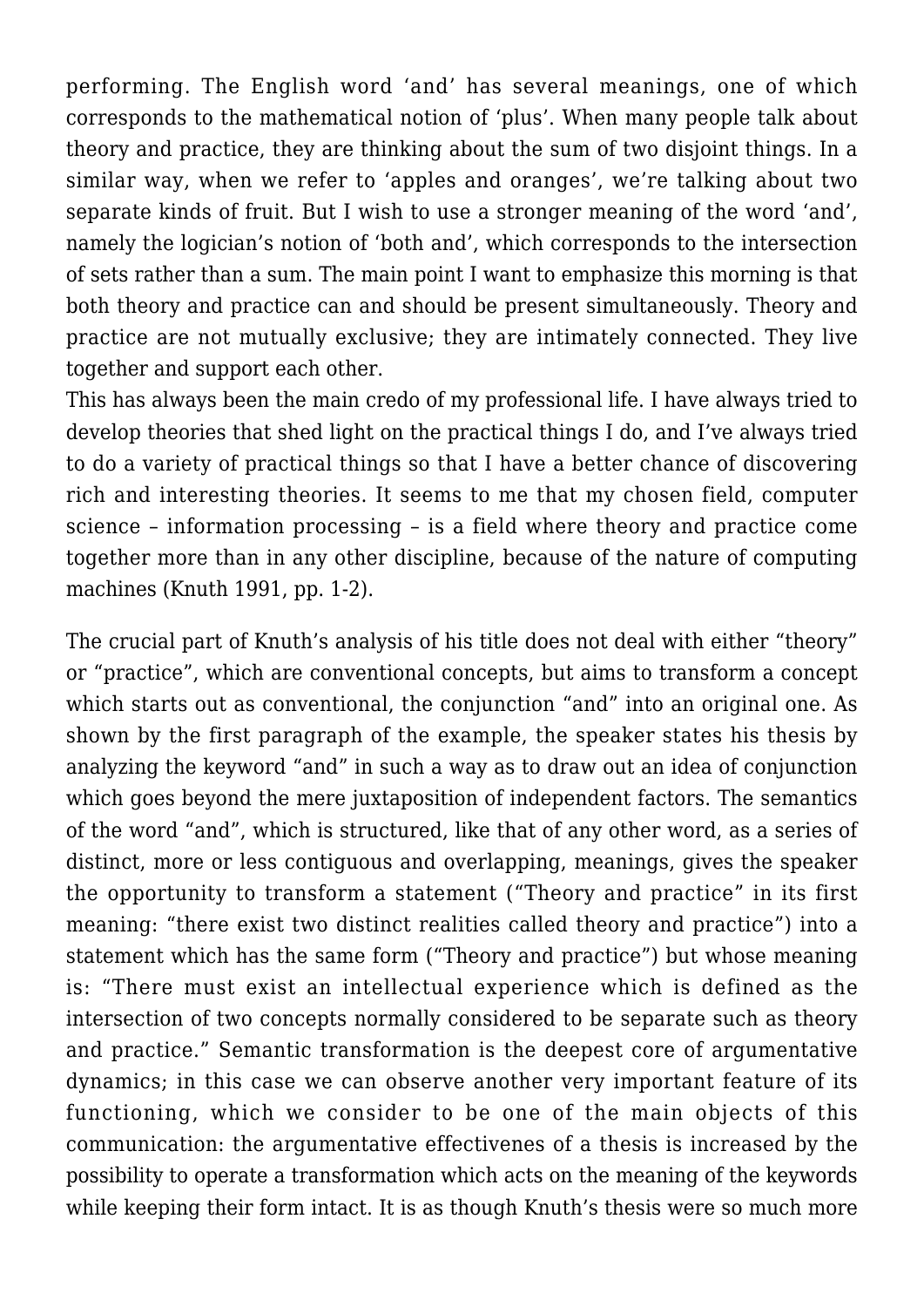credible, more acceptable, more true for its audience because the thesis "theory and practice must be connected" is *implicit* in the very form of the statement "theory and practice", which apparently means something else entirely.

The mechanism I am analyzing may appear to be nothing more than a "rhetorical artifice", that is, a mode of meaning organization which has to do essentially with the expressive dimension of the text rather than with the logical connection of the arguments. But the whole point is exactly that it is impossible to conduct an analysis of the "logical structure" of argumentative texts which does not take into account their concrete and individual verbal form, because in argumentative texts, just as in literary ones, the form is the content. The success of an argumentation is defined by the end of persuading the audience, and the achievement of this end depends on a synergy of extremely different factors, from aesthetic to intellectual ones, from emotional to factual ones. If it were necessary to justify my interest for this mode of textual structuring, I could point to its ubiquitousness, which affects in equal measure all genres of argumentation, from texts belonging to mass culture to the most original works of earnest and rigorous thinkers, and above all to its central role in the dynamics of persuasive communication. The formal identity between the thesis to be argued ("theory and practice" in the second sense) and the assumption shared by speaker and audience ("theory and practice" in the first sense) works as an irrefutable argument which makes the thesis natural on the linguistic plane, and thus aproblematic on the argumentative one. The reason for this is one of the most widespread general assumptions both of our and of other cultures: that words are a faithful mirror of reality. In this framework everything that happens on the level of words must have a parallel in reality: if a word is split into two different meanings, an exactly parallel split is thought to rend the reality which corresponds to it. This mechanism is one of the most basic foundations of argumentative dynamics, which thus reveal, notwithstanding the rational basis of argumentative principles, an uncanny relation to the world of magic, which is also defined by the assumption of an unseverable sympathetic link between words and things.

The exact functioning of this mechanism may be better illustrated by a passage by Günther Anders, where we can observe a process of resemantization analogous to the one we observed in Knuth:

Suspekt sind die Science-Fiction-Autoren nicht deshalb, weil sie zu hemmungslos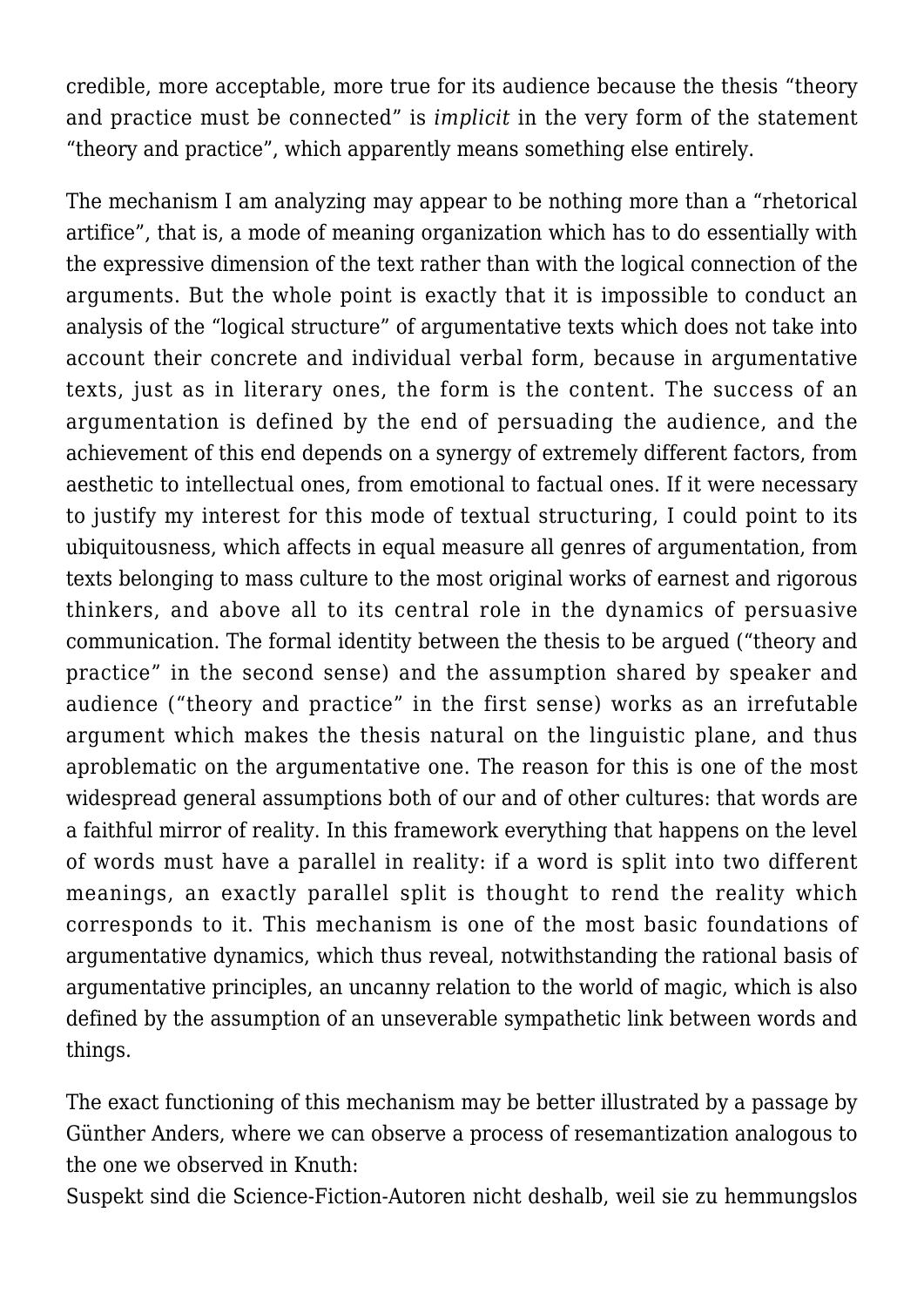ins Blaue des Utopischen hineinphantasierten (das tun nur die Unbegabtesten), oder weil sie sich zuweilen irrten (das tun sie nur selten), sondern umgekehrt deshalb, weil ihre Reportagen aus dem Übermorgen gewöhnlich recht behalten; weil dieses ihr Rechtbehalten beweist, wie hemmungslos sie sich dem Realismus verschrieben haben.

Jawohl, dem 'Realismus'. Denn primär bezeichnet dieses Wort nicht die getreue Darstellung des Wirklichen, sondern eine bestimmte *Stellungnahme gegenüber dem Wirklichen*: nämlich die Stellungnahme derer, die die Welt, unbekümmert um deren moralische Qualität, einfach deshalb, weil sie ist wie sie ist, d.h.: weil sie *Macht* ist, bejahen und fördern. Also die Stellungnahme der Opportunisten und der Komplizen, deren Maxime lautet: 'Seien wir realistisch'. In diesem wenig ehrenvollen Sinne sind die Science-Fiction-Autoren Realisten, und das auch dann, wenn sie sich surrealistisch zurechtschminken, oder wenn die Kluft zwischen den von ihnen geschilderten Superwelten und dem jeweils heutigen Weltzustand phantastisch breit bleibt (Anders 1980, pp. 133-134).

The thesis of the excerpt is "science fiction authors […] are suspect because […] they surrendered […] to realism". It is easy to understand that the original concept here is "realism". This notwithstanding the fact that the word "realism" (just like "and" in Knuth's text) belongs to the common vocabulary, where its main sense is the one Anders quotes in order to reject it, "representation of reality". The sense "taking a stand towards reality" is not present in the basic meaning of the term but can only be inferred from it. This kind of inference, which works on the meaning of a word transforming it into an almost-equivalent from the semantic viewpoint, is one of the moments of the argumentative process where the intelligence and the creativity of a speaker can best be displayed. The originality of a thesis, and the strength of a whole argumentation, often derive from the cleverness with which the novel and counterintuitive ideas around which the argumentation is built are led back to a semantic analysis which "normalizes" them, making them appear already implicit in the keywords which build the starting point of the argumentation, and therefore ultimately in the objects of prior agreement When the most original concepts in an argumentation are connected to those which at first sight would appear to be the most conventional ones, it is as though the speaker were implicitly pointing out to the audience "My thesis is not so weird as it might appear to be at first, since everything that I am trying to argue is already implicit in your own words, those which you commonly use; therefore your own way of talking compels you to accept it."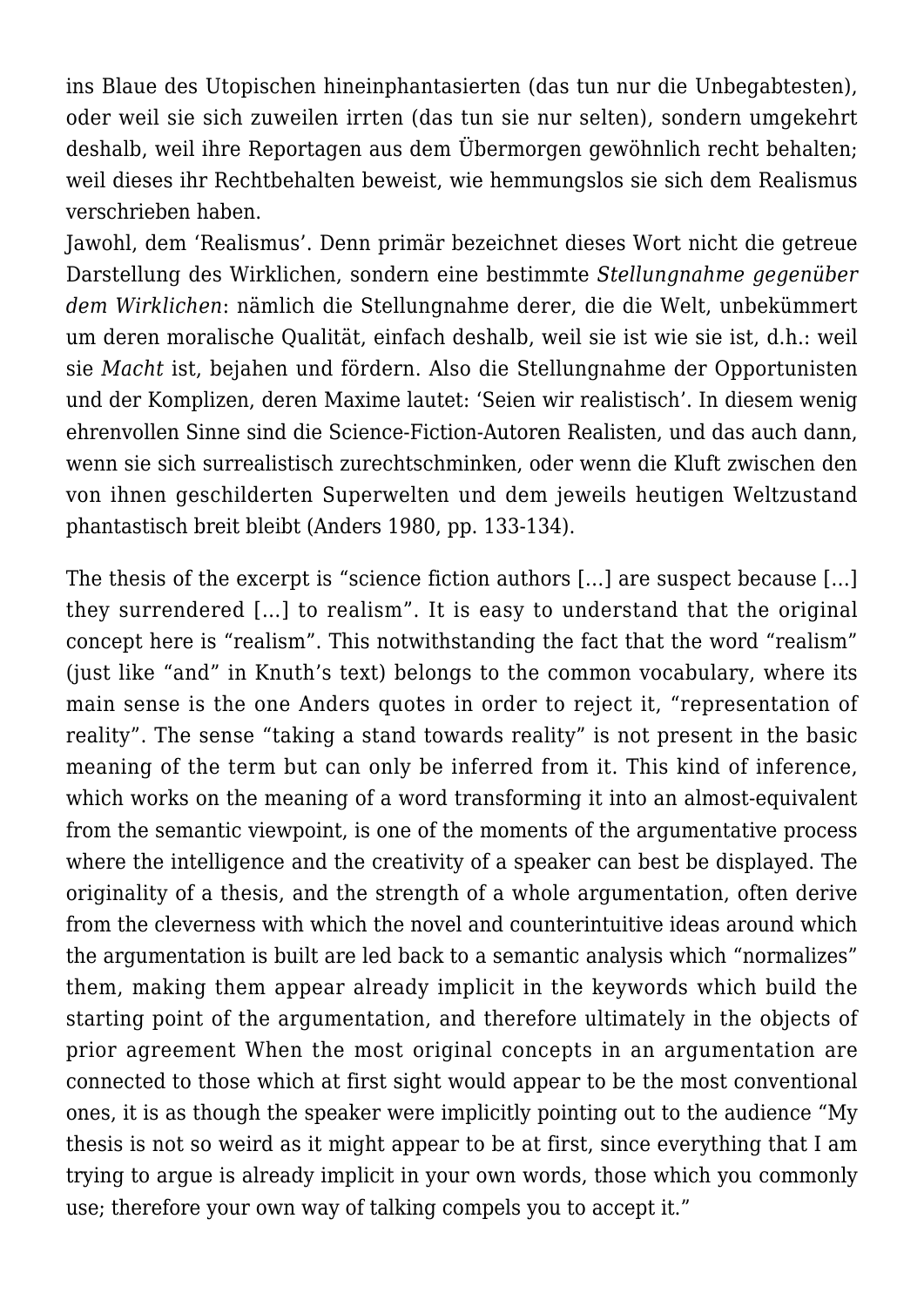In this example Anders infers that, if realism is representation, this representation is not so much in the object as in the subjectivity of whoever is doing the representing; consequently the choice of representing reality in a certain way reveals the worldview of an author, and in the case of science fiction authors their worldview accepts the power system of the world as it is instead of transcending it. In this sense it is actually self-evident that any "representation" is in itself a "taking issue with".

This kind of resemantization, illustrated so eloquently by the Anders excerpt, highlights a crucial aspect of the workings of argumentative dynamics: words, even the most common ones, are in some way pliable and, if used skilfully, can be led to mean whatever is most appropriate and convenient for the speaker in his argumentation. If the word "realism" had admitted only of the sense "representation of reality", like the mathematical symbol  $\pi$  admits only the numerical value 3,14…, Anders would never have been able to argue that science fiction authors are too realistic. His thesis is possible, even before it is arguable, thanks to the fact that a skilful semantic analysis can extrapolate from the basic meaning of a term inferential implications which are cleverly and arbitrarily selected, and which the speaker can use in his argument. Of course this does not mean that any word can be made to mean anything, but simply that skilful inferential work can allow the meaning of some carefully selected terms to be extended in a direction which is helpful to the overall trend of a particular argumentation, giving them the role of supporting it not only conceptually but also structurally.

Even where the shift in the meaning of keywords is not so evident and so explicit as in the texts by Knuth and Anders, keyword manipulation is often observed to be a basic preliminary procedure for the construction of an argumentative text. Countless argumentations hinge on an original semantic analysis of their keywords, that is on the creation of new concepts by resemantization, and the fact that this procedure is applied to conventional concepts, creating a version of them which is favourable to a given argumentative trend, leads ultimately to a blurring of the distinction between conventional and original concepts. Every time that in an argumentative text a keyword is explained or defined, be it only through a brief aside such as "By X I mean the following", we witness an instance of one of the most interesting argumentative strategies, that of modulating (with the implicit assent of the audience) the expression of the objects of prior agreement